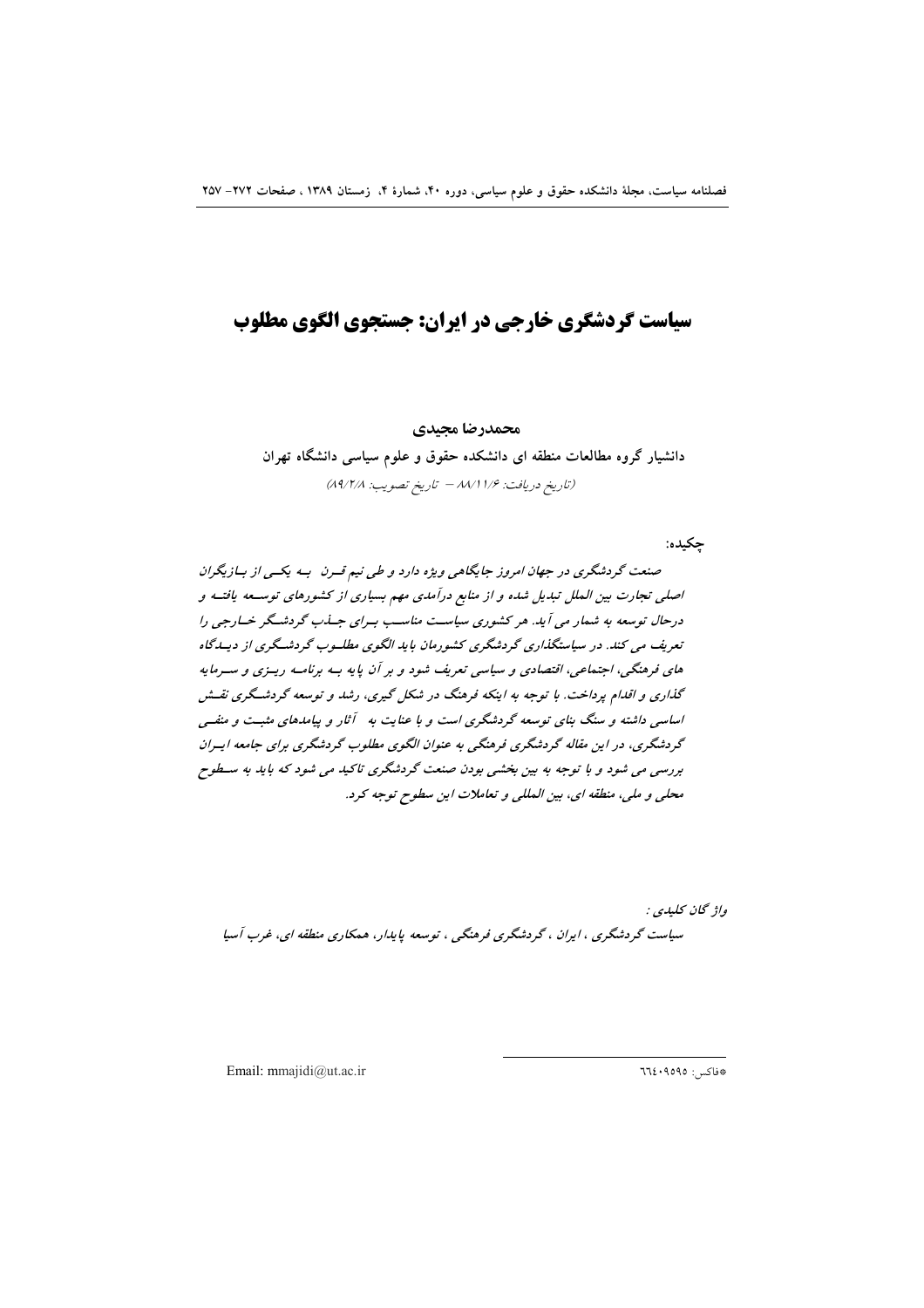#### مقدمه

اگر گام نخست در سیاستگذاری مسئله شناسی و فهرست کردن مهم تـرین مـسائل در یـک حوزه برای یافتن راه حل است، گردشگری از آن لحاظ که بین رشته ای و فرا بخشی است از حوزههای پر مسئله به شمار می آید و نیازمند سیاستگذاری چند سـطحی، چنـد بعـدی و چنـد لايه است. در شرايط متحول و متغير بينالمللي امروز و محوريت يافتن مقولـه توسـعه پايــدار، سیاستگذاری گردشگری جایگاهی ویژه در حوزه سیاستگذاری عمومی به خود اختـصاص داده است. رشد چشمگیر صنعت گردشگری در چند دهه اخیر از یک سو و ضرورت نگاه جـامع و همه جانبه به توسعه برای دستیابی به توسعه پایدار با توجه به بروز تغییرات فـاحش اقلیمــی و آب و هوایی (climate change) از سوی دیگر، پیوند دادن گردشگری پایدار به توسعه پایدار بـر محور گردشگری فرهنگی در دستورکار سیاستگذاران ملی، منطقه ای و بینالمللی قـرار گرفتـه است و ادغام سطوح تحلیل سه گانه مزبور در ارتباط با این موضوع مشهود است. آنچه در این میان از اهمیت فراوان برخوردار است آن که مقوله گردشگری پایدار به مسئله ملی تبدیل شـود و در دستورکار تصمیم سازان و تصمیمگیران واحدهای ملی قرار گیرد و آنگونه کـه در دانـش سیاستگذاری مطرح است با مسئله شناسی دقیق، راهکارهای حل مـسئله بـا رویکـردی دانـش مدار جستجو شود و برنامه اقدام ملی تعریف و تا حصول نتیجه و ارزیابی نتایج سیاست اتخـاذ شده پیگیری شود. ضمن آنکه نوآوری و روزآمدی و خلاقیت در صـنعت گردشـگری حـرف اول را می زند و انعطاف لازم در حوزه سیاستگذاری و اجرا برای تجدید روش ها و شیوه هـا را ضروری می نماید.

# نقش گردشگری در جهان امروز

با شتاب جهان به سوی زندگی ماشینی ، اهمیـت صـنعت گردشـگری بـیش از گذشـته در زندگی فردی و اجتماعی نمایان می شود. گردشگری صنعتی کم هزینه و پـر بـازده اسـت کـه میتوان با صرف هزینه معمول آغازین، بهـره وری پـر سـود و دائمـی از آن انتظـار داشـت. سرمایه گذاری در زیر ساخت های گردشگری علاوه بر پاسخگویی زود هنگام آثاری مهـم در رشد اجتماعی و اقتصادی جوامع محلی و ساکنان مقاصد گردشگری دارد. بر این اساس، رشـد گردشگری نه تنها منابع جدید درآمد و مشاغل تازه در کشورهای در حال توسعه ایجاد می کند بلکه نتایج مثبت غیرمستقیم در بردارد که دولـتهـا را بـه گـسترش و ایجـاد زیرسـاختهـای مناسب برای ارتقای آن تشویق می کند. ایجاد زیر ساخت هایی ماننـد جـادههـای بهتـر، بـرق، ارتباطات و شبکه های حمل و نقل عمومی، علاوه بر ایجاد تسهیلات در امر گردشگری باعث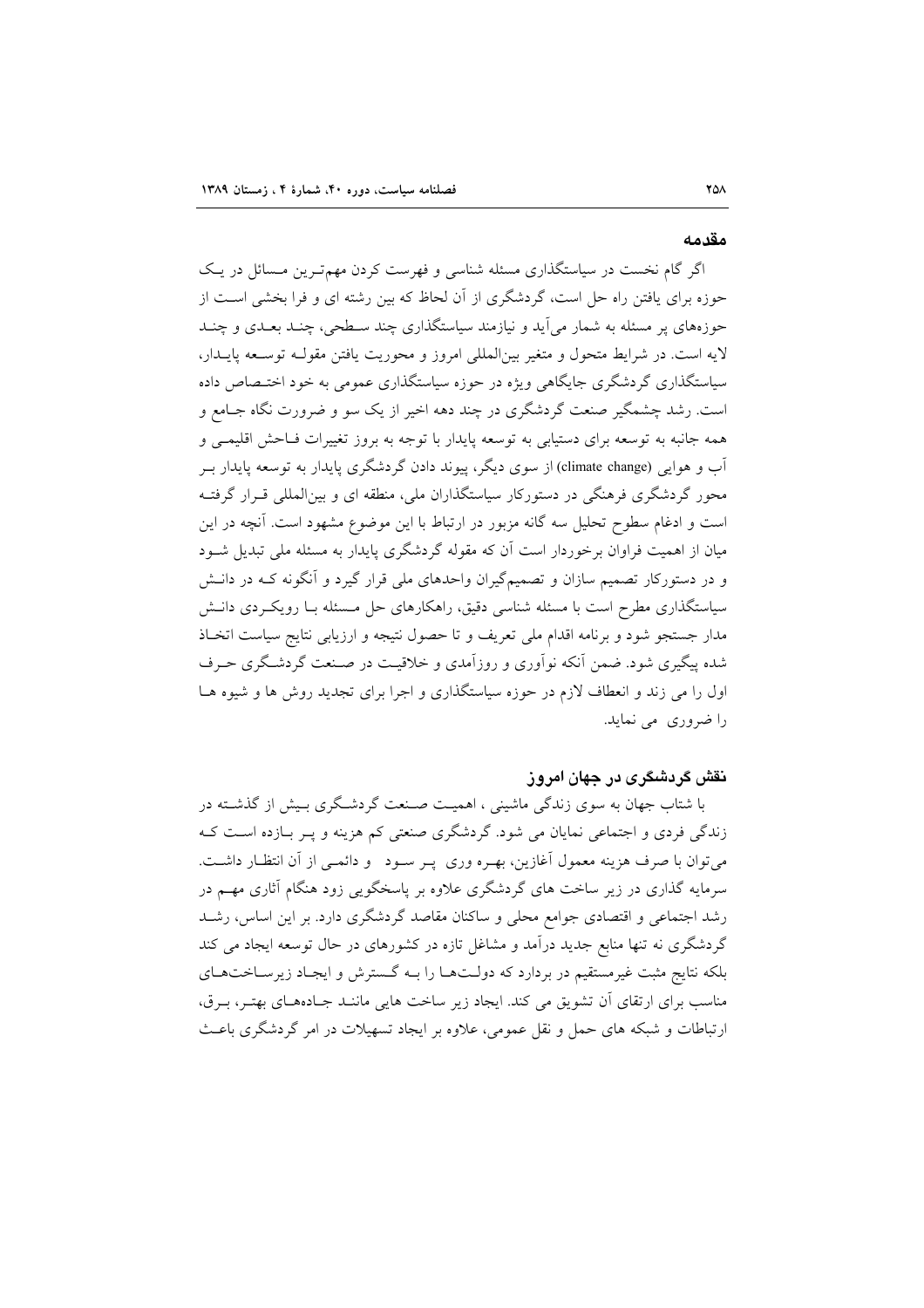ارتقای سطح اقتصادی، شکوفایی شرایط اشتغال و کیفیت زندگی برای سکنه بومی در بسیاری از کشورها شده است.

با رشد گردشگری در نیم قرن گذشته <sup>—</sup> که در تاریخ بی سابقه است- فرصتی برای تعامـل مردمان از فرهنگ های گوناگون فـراهم شـده اسـت و از رهگـذر ایـن دیـدارها و آشـنایی بـا یکدیگر و شناخت بیان هـای فرهنگــی و هنـری و شــیوه هـای زنــدگی زمینــه درک متقابــل و گفتگوی میان فرهنگ تسهیل گردیده است.

گردشگری که افراد و جوامع بشری و فرهنگ ها و تمدنهایشان را در ارتباط و تمـاس بـا يکديگر قرار مي دهد، مي تواند به همزيستي بهتر و سـاخت صـلح در اذهـان زنـان و مـردان – أنگونه که در قانون اساسی یونسکو آمده است – و استمرار ثبات و آرامش و امنیت کمک کند. .(WWW. UNESCO. org)

انسان محور بودن صنعت گردشگری موجب شده تـا نقـش عوامـل انـسانی در توسـعه آن بسیار چشمگیر و نمایان شود به گونه ای که حمایت مردم ساکن مقاصد گردشگری در توسـعه این صنعت، در جهت توفیق روزافزون سیاست هـا و برنامـههـای گردشـگری و پایــداری آن الزامي است.

هنگامی که یک جامعه به مقصد جهانگردی تبـدیل مـیشـود، کیفیـت زنـدگی، نظـامهـای ارزشی، روابط خانوادگی، نگرش ها، آداب، سنن، الگوهای رفتـاری و بــسیاری از مولفـههـای دیگر اقتصادی، اجتماعی و فرهنگی آن تحت تاثیر قرار می گیرد.

#### رشد گردشگری در نیم قرن گذشته

گردشگری در دهه های اخیر رشدی مستمر و روزافزون داشته و تنوع و گونـاگونی عمیـق را تجربه کرده و به یکی از سریعترین بخش های اقتـصادی رو بــه رشــد تبــدیل شــده اســت. امروزه گردشگری بـا توسـعه ارتبـاط تنگاتنـگ دارد و تعـداد زيـادي از مقاصـد جديـد را در برمیگیرد. این تحرک و پویایی، گردشگری را به محـرک کلیـدی رشـد اقتـصادی و اجتمـاعی تبدیل کرده است. درآمد گردشگری برابر و یا بیشتر از صادرات نفت، تولیدات مواد غذایی یـا خودرو است. امروزه گردشگری از یک سو یکی از بازیگران اصـلی تجـارت بـین|لملــل و از سوی دیگر یکی از منابع درآمدی مهم بسیاری از کشورهای در حال توسعه است. رشـد ایــن حوزه یا به پای نوعی تنوع و رقابت میان نقاط هدف و مقاصد گردشگری صورت گرفته است. نقش و مشارکت گردشگری در اقتصاد ملی کشورها به کیفیت و کمیت درآمـدی بـستگی دارد که این صنعت فراهم می کند. برخی از گردشگری به صادرات نامرئی یاد میکنند.

طبق آمار سازمان بین المللی گردشگری ملل متحد رشد گردشگری بین سالهای ۱۹۵۰ تــا ۲۰۰۵ میلادی سالیانه ۷۵ درصد بوده است که از ۲۵ میلیون گردشگر بـه ۸۰٦ میلیـون رسـیده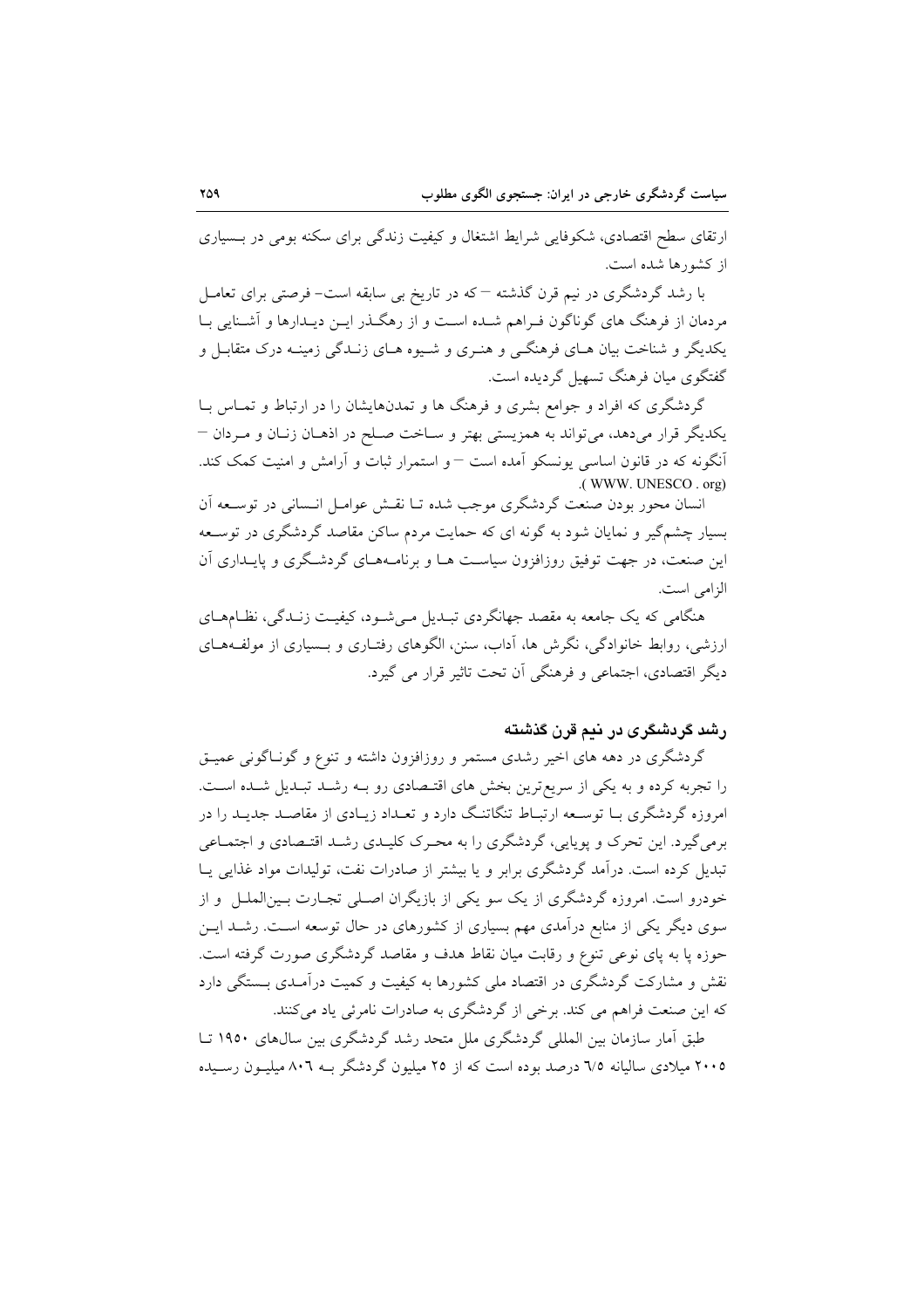است. درآمد حاصل از گردشگری رشدی به مراتب بیشتر داشته و در ایـن نـیم قـرن بـه ۱۱/۲ درصد رسیده است- که به مراتب بیشتر از رشد اقتصاد جهانی بوده است- تا جایی که ً درآمـد گردشگری در سال ۲۰۰۵ به ۲۸۰ میلیارد دلار رسید. ورود هر گردشگر بـه طـور متوسـط بـه ایجاد ٦ شغل مستقیم یا غیرمستقیم کمک میکند و بـه سـخن دیگـر گردشـگری بـزرگ<code>تـرین</code> سازمان یا نهاد کارفرما از نظر بکار گیری نیروی انسانی است. در حالی که در سال ۱۹۵۰ فقط ۱۵ مقصد گردشگری در جهان بیش از ۸۸ درصد گردشگر را جذب می کـرد، در سـال ۱۹۷۰ این رقم به ۷۵ درصد رسیده و در سال ۲۰۰۵ به ۵۷ درصد کاهش یافت کـه نـشان مـی دهـد مقاصد گردشگری که بیشتر در کشورهای در حال توسعه قرار دارند مـورد توجـه گردشـگران قرار گرفته اند . تعداد سفرها در سطح جهان در سال ۲۰۰٦ به ۸٤۲ میلیون نفر رسید کـه رشـد ٤/٦ درصدي ساليانه را نشان مي دهد.

از آنجا که میراث فرهنگی و طبیعی که گردشگران فراوان را به خود جذب می کند و منبعی عظیم برای توسعه جوامع است، در یک و یا چند نقطه متمرکز نبوده و در جهـان توزیــع شــده است فرصتی را برای کشورهای در حال توسعه فراهم می سازد تا برنامههای توسعه ملی خود را به پیش برند.

علاوه بر ملاحظات ذکر شده درباره نقش گردشگری در اقتصاد جهان باید یاد آور شد ک از عوامل موثر در توسعه صادرات یک کشور، گردشگران خــارجی هــستند. گردشــگری زمینــه اصلی آشنایی خارجیان با عرصههای گوناگون فعالیت اقتصادی در یک کشور است. گردشگری می تواند اثر بخشی بسیاری در عرصه فعالیتهای اقتصادی یک کشور داشته باشـد. علاوه بر جنبه توسعه صادرات، از منظر جلب سرمایه های خارجی نیز میتواند اثرگذار باشــد. همچنین رشد و توسعه صنعت گردشگری بـه خـودی خـود مـیتوانـد یکـی از اصـلیتـرین عرصههای جذب سرمایه خارجی باشد. این عرصه میتواند به رونق بازار صنایع دستی و سایر کالاهای تولید ملی در صورت اقتصادی بودن تولید آنها کمک کند.

رشد و توسعه صنعت گردشگری از یک سو به دلیل ایجـاد درآمـد و اشـتغال زایـبی، منبـع افزایش درآمد و رونق عرصه های مختلف اقتصاد ملی به شمار می آیــد و از ســوی دیگــر بــه دلیل افزایش در آمد در بخش خدمات، افزایش در آمدهای مالیاتی و عوارض شهرداری ها و در نتیجه رشد و رونق اقتصاد یک کشور و فعالیتهای عمرانی محلی و منطقه ای را به همراه آورد.

البته در مورد رشد نرخ گردشگری در جهان آمار سالهای اخیر قابل توجه و هشدار دهنده است. در سال ۲۰۰۷ برای چندمین سال پیاپی نرخ رشد صنعت گردشگری جهانی ثابت مانـد که نشان از نوعی عقب گرد یا عدم رشد در اثر بحرانهای طبیعی یا دست ساز بـشری داشـت.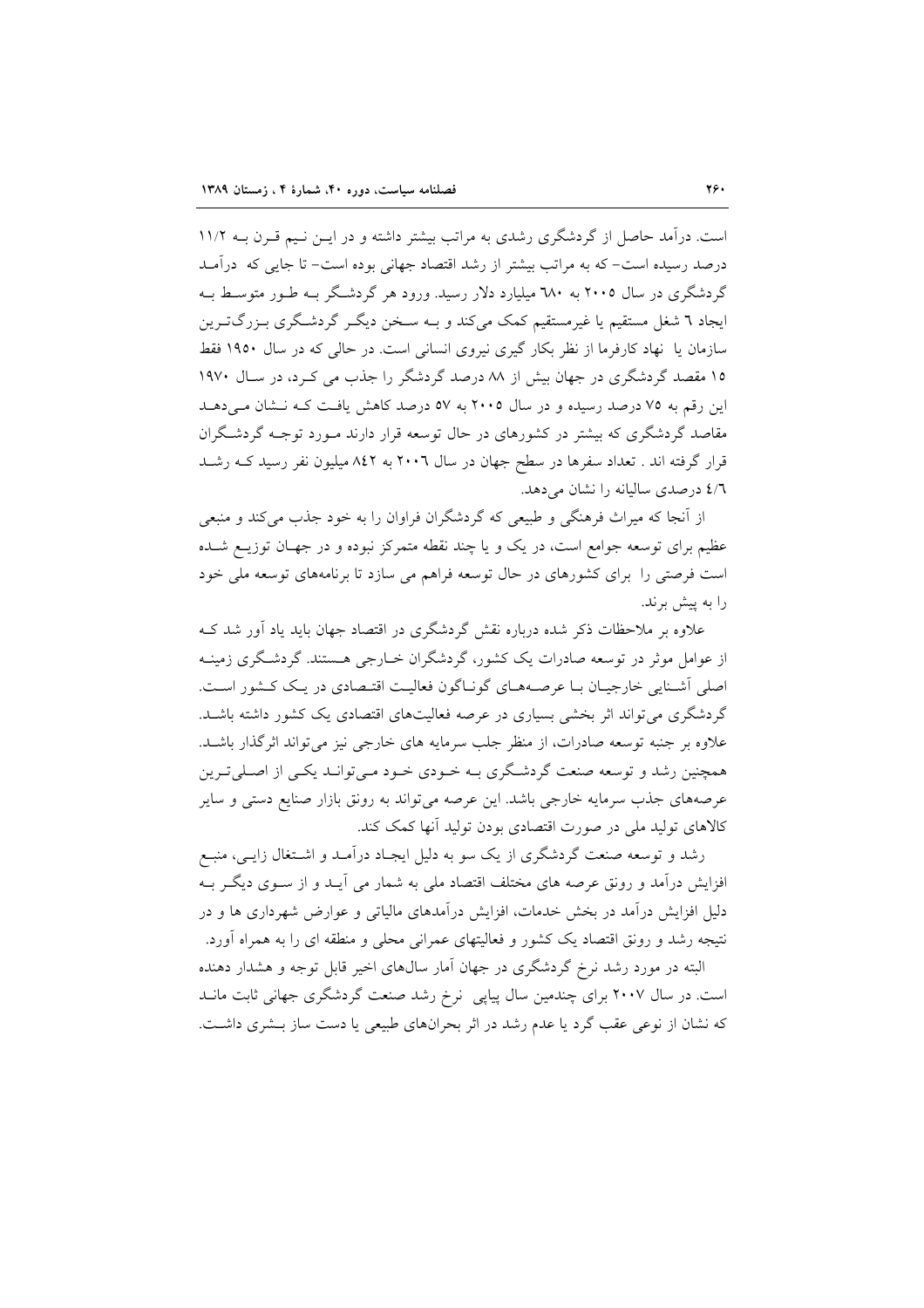با فراگیر شدن بحران اقتصادی که در سال ۲۰۰۸ از آمریکا آغاز شد، حوزه گردشگری نیـز از ابن بحران متاثر گردید.

پیش بینی ها برای نرخ رشد صنعت گردشگری در جهان تا سال ۲۰۲۰ نرخی برابر با ٤/١ درصد بوده است و برآوردها نشان می داده که تعداد گردشگران در ایــن سـال بــه ۱/۵ میلیــارد خواهد رسيد ( UNWTO.org)، البته بايد ديد بحران اقتـصادي جهـاني تـا چــه انــدازه بــر ايــن پیش بینی و بر آوردها تاثیر گذار خواهد بود.

# بېامډهای گړ ډشگر ی

گردشگری به سان هر پدیدهٔ اجتماعی آثار مثبت و منفی دارد. سیاستگذاری و برنامهریزی دقیق می تواند آثار مثبت آن را تقویت و از تاثیرات منفی آن بکاهد. گردشگری می تواند آثــاری مثبت و پایدار بر میراث فرهنگی و طبیعی، خلاقیت و تنوع فرهنگی، محیط زیست و تـوازن جوامع داشته باشد و آن در صورتی محقق مـیشـود کــه نــسبت فرهنـگ و توســعه روشــن و گفتگوی این دو ساحت دقیق باشد. در این زمینه پرسشهایی مطرح است مانند رابطه فرهنگ و گردشگری، رابطه گردشگری و توسـعه، رابطـه گردشـگری و گفتگـوی میـان فرهنـگـهـا کـه سیاستگذاران و کارگزاران حوزه گردشگری باید پیش از شروع هر طـرح و پـروژهای بـه آنهـا توجه نمایند. در این مسیر، عوامل و عناصر گوناگون از سیاستگذاران و کارگزارن امر فرهنگ و گردشگری گرفته تا جوامع میزبان گردشگران و خود گردشگران، هر یک به نوبه خود در قالب سیاست ها و یا رفتارهایی که در پیش میگیرند، نقش دارند.

در باب پیامدهای منفی می توان به مغایرت رفتار برخبی گردشگران خبارجی بـا باورهـا، اعتقادات و ارزش های اجتماعی جوامع اشاره کرد که نیازمند سیاسـتگذاری و مــدیریت بــرای پیشگیری است. دولت ها براساس نوع نگاه و سیاستشان در مورد جــذب گردشــگران و تعیــین اولویتهای اقتصادی و فرهنگی و درجه بندی اهمیت آثار مثبت اقتصادی گردشگری خــارجی مانند ایجاد اشتغال و درآمدهای ارزی در مقابل آثار منفی فرهنگی و اجتماعی آن گزینـه مـورد نظ خود را بر مي گزينند.

برخی دولت ها با این دیدگاه که گردشگری خارجی می تواند به رشـد اقتـصادی سـرعت بخشیده و در تحقق اهداف ملی کمک کند، سیاست بیطرفی در قبال آثار فرهنگـی و اجتمـاعی منفی گردشگری خارجی اتخـاذ کـردهانـد. در چنـین کـشورهایی برخـی جوامـع محلـی و یـا گروههای اجتمـاعی خـود بـه اعتـراض علیـه رفتارهـای ضـد ارزشـی گردشـگران خـارجی برمی خیزند و تلاش می کنند تا این سیاست بیطرفانه دولت خود را تحت تاثیر قـرار دهنـد. در مقابل در جامعه ای مانند جامعه ایران دولت بر پایه قوانین ًو ارزشهای جامعه ، خود بر رعایت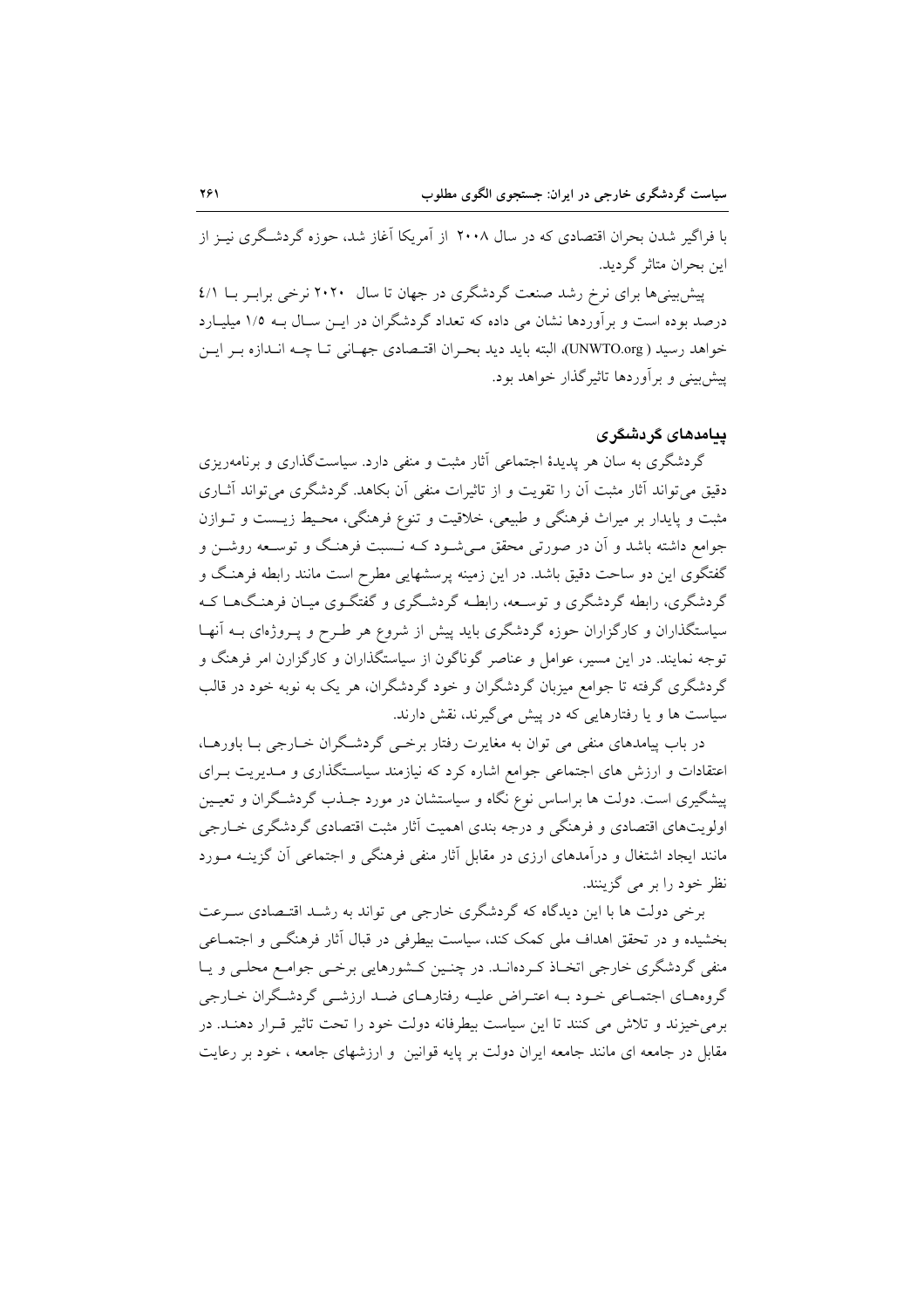ملاحظات فرهنگی توسط گردشگران خبارجی بازدیبد کننیده از کیشور تاکیبد دارد و منبافع اقتصادی گردشگری خارجی را در چارچوب این ملاحظات ارزش گذاری می کند.

بر این اساس، هر یک از کشورهای جهان با توجـه بــه ویژگــیهــای فرهنگــی، اجتمــاعی، جغرافیایی و اقتصادی و به ویژه سیاستهـای گردشـگری تعریـف شـده توسـط دولـت خـود می تواند پذیرای گروهی خاص از گردشگران باشد و میزان انطباق نیازهـای مـادی و غیرمـادی گردشگران خارجی با این ویژگی ها و به ویژه ملاحظات فرهنگی در سیاستهای گردشگری، وسعت بازار تقاضای گردشگری را در هر کشور مشخص می کند.

هر واحد ملي بايد در چارچوب امكانات جامعه و اهداف اقتصادي و غيراقتصادي سياست مناسب برای جذب گردشگر خـارجی را تعریـف کنـد. بـا عنایـت بـه نکـات پـیش گفتـه در سیاستگذاری گردشگری کشورمان باید الگوی مطلـوب گردشـگری از دیـدگاههـای فرهنگـی، اجتماعی، اقتصادی و سیاسی تعریف شود و بر آن پایه بــه برنامــهریــزی و ســرمایه گــذاری و اقدام پرداخت.

# گردشگری فرهنگی : حرکت در مسیر گردشگری یابدار

گردشگری فرهنگی نوعی از گردشگری است که گردشگر در آن بـه جـستجو، فراگیــری و تجربه درباره فرهنگ حال و گذشته جامعه خود یا دیگران می پردازد . گردشگران فرهنگی بــا انگیزههای متفاوت به این نوع از گردشگری روی می آورند. گروهی به دلیل علاقه به تــاریخ و فرهنگ به سرزمین های گوناگون سـفر مـي كننـد، گروهـي درصـدد شـناخت روحيـات ملـل مختلف هستند، گروهی که پژوهشگران و متخصصان هستند به منظـور تحقیـق و پـژوهش در رشته تخصصی خود و بهره گیری از علوم و فرهنگ مرتبط به سایر کشورها عزیمت میکنند و گروهی برای دانش افزایی و بالا بردن اطلاعات خود و طرح این اطلاعات عینـی و مـشهود در جلسات و مجامع مختلف و یا تهیه گـزارش هـای مکتـوب و مـصور جهـت بهـرهبـرداری در رسانههـای دیـداری و شــنیداری و نوشــتاری بــه گردشــگری اهتمـام مــیورزنــد. فرهنـگ در شکل گیری، رشد و توسعه گردشگری نقش اساسی داشته و سنگ بنیای توسیعه گردشگری است .

گردشگری فرهنگی از منظرهای گونـاگون قابـل توجـه اسـت. از یـک منظـر، گردشـگری فرهنگی، حرکت انسانها برای جاذبه های فرهنگی در غیر از مکان معمولی سکونت بـا هــدف به دست آوردن اطلاعات و تجربه جدید برای ارضای نیازهای فرهنگی اسـت. از منظـر دیگـر گردشگری فرهنگی، هنرها و نمایشها را که خارج از مکان معمولی سکونت قـرار دارد شـامل مه شدد ( Bachleitnet , 1999 , 201 ) .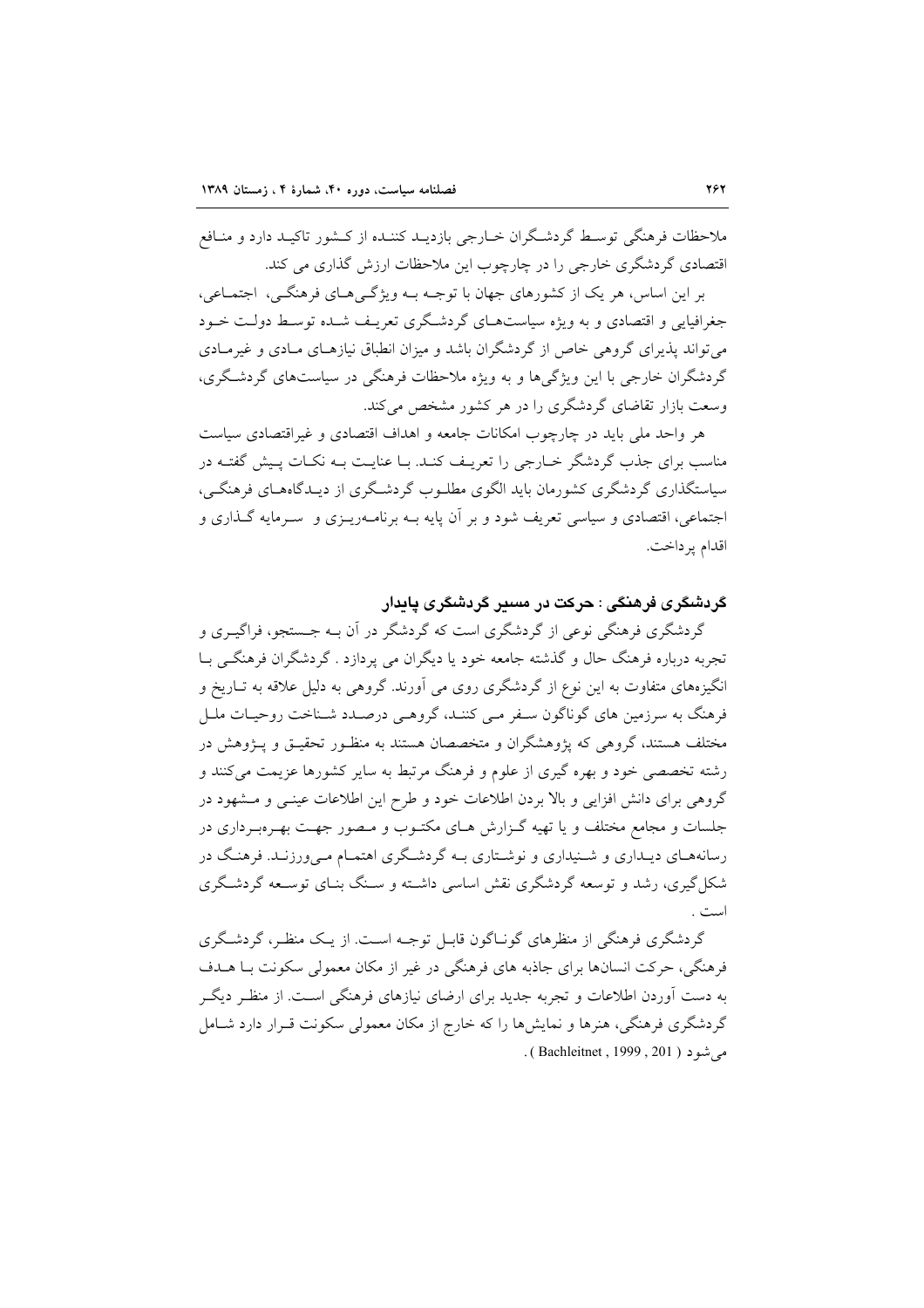این نوع گردشگری طبق منشور گردشگری فرهنگی اهداف زیر را دنبال می کند:

تشویق و تسهیل کار متصدیان حفظ و مـدیریت میـراث بـه منظـور نـشان دادن اهميت ميراث به جامعه ميزبان و بازديدكنندگان.

کمک به پیشرفت و تشویق صنعت گردشگری برای حمایـت و اداره گردشـگری  $-\tau$ به شیوه ای که میراث و فرهنگ های زنده جامعه میزبان را محترم شمارد و آن را اصلاح کند

تسهیل و تشویق گفت و گو میـان طرفـداران محـیط زیـست و متولیـان صـنعت  $-\tau$ گردشگری درباره اهمیت و شکنندگی مکانهای میراثی، مجموعه ها و فرهنگ هـای زنـده از جمله نیاز رسیدن به آینده ای پایدار برای آنها.

٤- تشویق تدوین کنندگان طرح ها و سیاست ها برای شکل دادن به اهداف و راهبردهـای جامع و قابل اندازه گیری مرتبط با ارائه و تبیین مکـان هـای میـراث و فعالیـتهـای فرهنگـی درزمینه حفظ و نگهداری أنها (icomos.org / tourism ).

مقاصد گردشگری فرهنگی متنوع و گوناگون هستند . در نگIه اولیـه گردشـگری فرهنگـی دیدار از آثار تاریخی، یادمان ها و مکان ها و محوطه های باستانی و میراث فرهنگی ملموس به ویژه آثار ثبت شده در فهرست میراث جهانی را در برمی گیرد. با نگـاهی وسـیعتبر بـه حـوزه گردشگری فرهنگی حوزه میراث معنوی شامل شـیوه هـای زنـدگی مـردم، أئـین هـا، آداب و رسوم، لباس، هنر، صنايع دستي ، آواها و نواهاي محلي، ادبيات، غـذا، ورزشهـا و بـازيهـاي سنتی و محلی و جشنواره های گوناگون را نیز شامل میشود. برخـی ابعـاد مـردم شناسـی و أشنایی با مردم بومی و جوامع محلی را نیز در زمره گردشگری فرهنگی قلمداد نموده اند.

در منشور بین المللی فرهنگی آمده است که میراث فرهنگـی و طبیعـی در گـسترده تـرین سطح ممکن به همه مردم تعلق دارد و هریک از ما حق و تکلیف داریم که ارزش۵حای جهـانی آن را درک کرده، ارج گذاشته و حفظ و نگهـداری کنـیم. در ایـن منـشور کـه در دوازدهمـین اجلاس مجمع عمومی ایکوموس در اکتبر سال ۱۹۹۹ در مکزیک به تصویب رسید، بر اصـولی شش گانهای تاکید شد که میتواند نقطـه عزیمـت سیاسـتگذاری گردشـگری فرهنگـی باشـد. اصولی مانند گردشگری ملی و بین المللی بهترین ابزار تبادل و تعامل فرهنگی، پویـایی رابطـه .<br>اماکن و بناهای میراثی با گردشگری ، تنظیم برنامه ریزی گردشگری و حفاظـت از میـراث بــه گونه ای که گردشگر از سفر خود احساس ارزش ، لـذت و رضـایت کنـد، مـشارکت جوامـع میزبان و اهالی بومی در برنامهریزی گردشگری و حفاظت از میراث ، بهره مندی جوامع میزبان از منابع گردشگری و برنامههای حفاظت از میـراث، حمایـت و تقویـت ویژگـیهـای میـراث فرهنگی و طبیعی توسط برنامه های تقویت و ترویج گردشگری ( ICOMOS .org /tourism ) این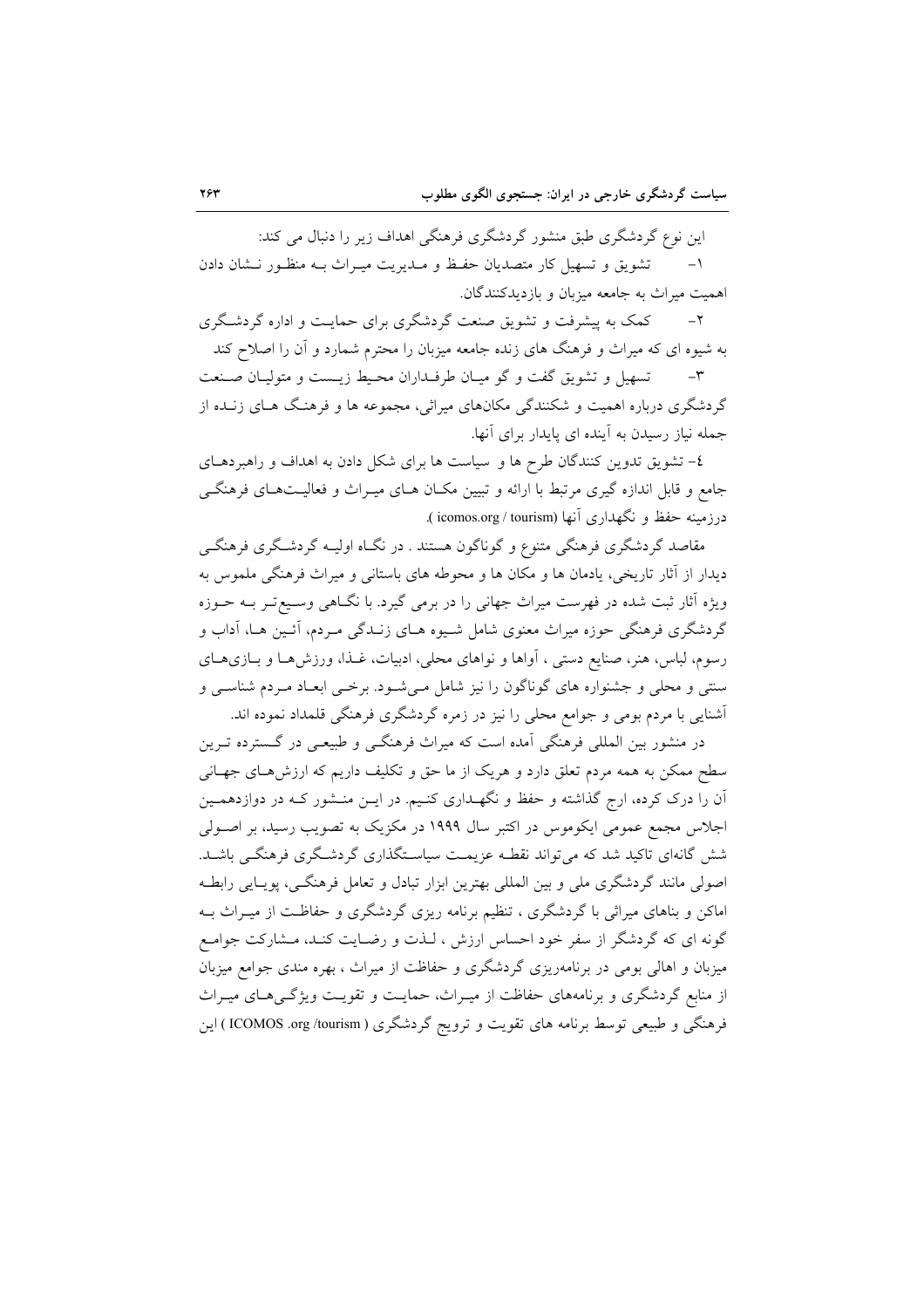اصول گردشگری فرهنگی را به گردشگری پایدار تبدیل می کند که بهترین الگوی گردشگری در چارچوب توسعه بابدار بشمار می آید.

بدیهی است آنچه به پایداری توسعه گردشگری معنا می بخشد حفظ میـراث فرهنگــی و طبیعی برای همه نسل های حال و آینده ، بهتر شناخته شدن فرهنگها و تمدنها، بهبود شرایط زندگی روزمره و کاهش فقر است. تحقق این اهداف به کیفیت طـرح و اجـرای سیاســتهــا و برنامههای گردشگری مرتبط است، به سخن دیگر درک دقیق و تعریف روشن مفاهیم فرهنگ و پایداری در فرآیند سیاستگذاری گردشگری نقش کلیدی دارد. لازمه این امر مـشارکت همـه جوامع در حفظ و پاسداشت و تقویت میراث فرهنگی در بلند مدت است.

گردشگری فرهنگی از آن رو گردشگری پایدار نامیده می شود که نه تنها اثـرات منفـی بـر فرهنگ و جامعه و محیط زیست به جای نمی گذارد بلکه در تعامل سازنده با مواریث فرهنگی و طبیعی به تقویت آنها پرداخته و مسئولیت همگانی حفظ و پاسداشت آنها را برای نسل هـای آینده یاد آوری میکند. گذر زمان در جوامع در حال توسعه گاهی موجب کم شدن توجه مردم به میراث فرهنگی و هنری خود می شود و سنت ها کمرنگ مـی شـود و جـز برخـی نمادهـا چیزی باقی نمی ماند اما گسترش گردشگری فرهنگی باعث می شود این سنت ها و آئین هـا و جشنها با تقاضا رو برو شوند که نتیجه آن زنده سازی و تقویت میراث فرهنگی اسـت. البتـه این مراسم و آئینها نباید گرفتار آفت بازاری شدن شوند که صرفا برای خوشایندی گردشگران اجرا شوند و نه آن گونه که واقعی بوده اند.

در گردشگری فرهنگی، گردشگران خود را متعهد به رعایت قواعد فرهنگی جامعـه مقـصد می دانند و به نوعی می کوشند تا به سنتها احترام گذارند. رابطـه تاثیرگـذاری و تاثیرپـذیری میان گردشگر و مقاصد متقابل است. در جوامع با پایههای فرهنگی قوی تاثیر پذیری از مهمـان کمرنگتر و در مقابل شاید تاثیرگذاری بر آنها قویتر باشد. ولی اگر جامعه مقصد دچـار چنــد پارگی فرهنگی باشد تاثیرپذیری آن از فرهنگ میهمان میتواند گستردهتـر باشـد Tourism. Elites. com)

در سیاستگذاری گردشگری توجه به کد اخبلاق گردشگری کـه توسـط سـازمان جهـانی گردشگری ارائه شده است می تواند روشنگر باشد. این کد موجب می شود گردشگران عــلاوه بر درک تفاوت سنتها و اّداب و رسوم در همـان ابتـدای ورود بـه کـشور میزبـان از اّداب و رسوم آنان مطلع شوند و به این ترتیب در طول اقامت خود احساس یگانگی بیشتری با کـشور میزبان داشته باشند. مواد ده گانه این کد اخلاقی عبارتند از :

> ۱– نقش گردشگری در ایجاد تفاهم و احترام متقابل بین مردم و جوامع؛ ۲– گردشگری به عنوان وسیله ای برای تکامل فردی و گروهی؛ ۳- گردشگری عاملی برای توسعه پایدار؛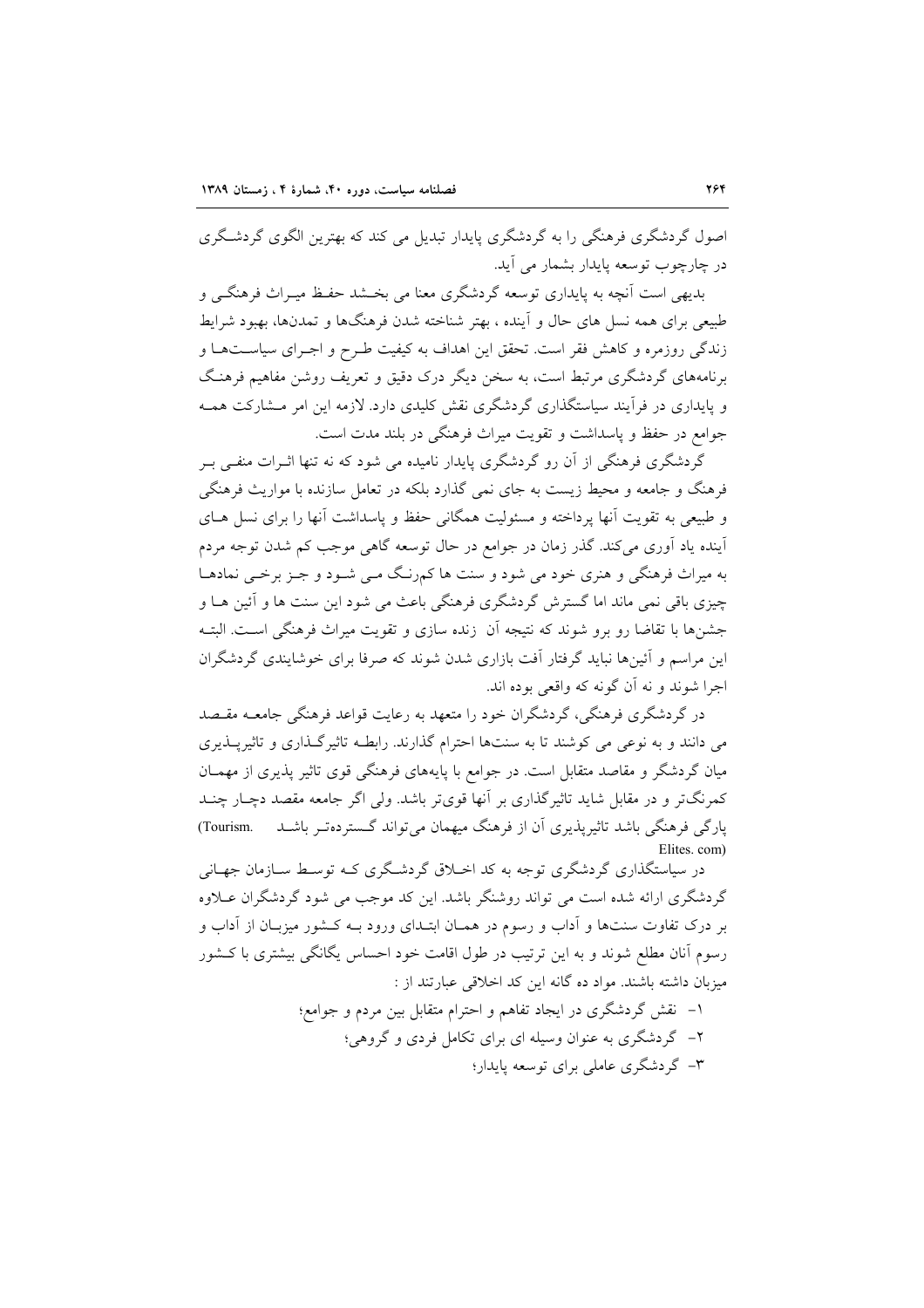از منبع تا جاذبه گردشگری

برای شکل بخشیدن به مقاصد گردشگری و فعال شدن صنعت گردشگری باید ظرفیتها و پتانسیل هایی که همان منابع گردشگری هستند، بالفعـل و عملیـاتی شـده و بـه جاذبـههـای گردشگری تبدیل شوند.

منابع گردشگری گوناگون هستند که مهمترین آنها عبارتند از: پایگاههـای باسـتان شناسـی، فرهنگی و تاریخی – که همان میراث فرهنگی هستند– ، پایگـاههـای طبیعـی، میـراث معنـوی شامل آداب و رسوم، لباس، جشن ها، شیوه های زنـدگی، آئـینهـای مـذهبی و .... ، هنرهـا و صنایع دستی، فعالیتهای جذاب اقتصادی شامل بازارهای سنتی، پرورش گیاهان و محصولات کشاورزی، فرآوری برخی محصولات (مانند مراسم گلاب گیـری در قمـصر کاشـان )، امـاکن شهری جذاب شامل مراکز فرهنگی، پارکها، سالن۵ای نمایش، گالریهای هنری و ….، موزهها (باستان شناسی، تاریخی، قوم نگاری، تاریخ طبیعی، هنری، صـنایع دسـتی، علـم و تکنولـوژی و.....)، رویدادها و جشنواره های فرهنگی و آداب و رسوم مهمان پذیری شـامل شـیوه هـای سنتی و بومی استقبال از میهمانان .

برای تبدیل یک منبع به جاذبه گردشگری باید اجزاء سیستم گردشگری در تعامل ســازنده با یکدیگر بسیج شوند. برای جذب گردشگر تنهـا نمـی تـوان بـه داشـتن جاذبـه اکتفـاء کـرد. مجموعه عوامل و عناصر و اجزاء باید در کنار هم قرار گیرند که نظام گردشگری را شکل داده و این نظام صنعت گردشگری را ایجاد و حمایت کند. از جمله عناصر، عوامل و اجزایی که می توان به آنها اشاره کرد ، موارد زیر است:

۱– فرهنگ سازی در زمینه گردشگری و آموزش عمومی جامعه پذیرای گردشگران؛

٢- أموزش اختصاصي وكادرسازي؛

۳- فراهم کردن زیر ساخت های قبانونی بیرای حمایت از حیوزه گردشگری و تبامین امنیت جانبی و مالی آنان ؛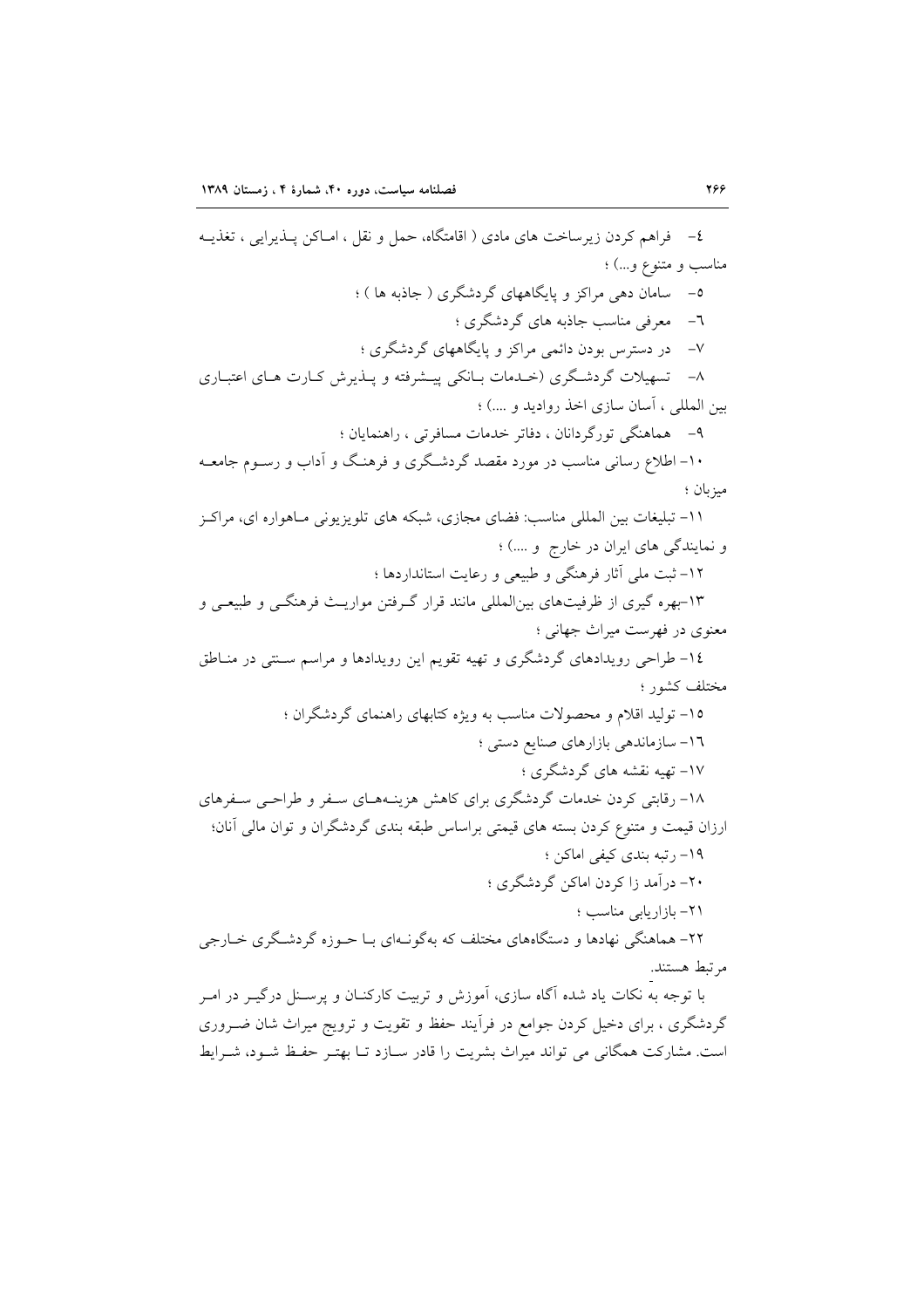زندگي بهبود يابد و فقر ريشه کن شود ( UNESCO . org ). البته شکوفايي صـنعت گردشـگري، موجب غنی شدن فرهنگ، حفظ محیط زیست به دلیل بیداری مردم و آگاهی نسبت بــه ارزش میراث طبیعی کشورها و افزایش اطلاعات و آگاهی اجتماعی می شود (Tourism – elites.org )

همچنین باید تاکید شود که با توجه به بین بخشی بودن صنعت گردشگری باید در تعریـف راهبردهای این حوزه و سیاستگذاری مناسب هم به سطوح محلی و ملی، منطقهای، بین المللـی و تعاملات این سطوح توجه کرد و هم بخشهای مختلف سیاسی، اجتماعی، اداری ، حقـوقی و قضایی ، رسانه ای و اطلاع رسانی و استاندارد سازی خدمات را در این مسیر همـراه سـاخت. در این میان باید سهم و نقش بخش خصوصی کارآمد و آموزش دیده و متخصص به صـورت دقیق تعریف و روشن شود تا دولت از تصدی گری پرهیز و به سیاستگذاری و نظارت بپردازد. ضمن آنکه تعامل بخشهای دولتی و خصوصی و همکاری مستمر بـه هـم افزایـی ظرفیـتهـا می انجامد و دسترسی به اهداف را آسانتر می کند. مداخله دولت باید به مواردی مانند حفاظت از منـابع گردشـگري و محـدوديت دسترسـي بازديدكننـدگان بـه سـايتهـا و مراكـز ميراثـي آسیبپذیر و یا تنظیم بازار از طریق سازوکارهای قیمت گـذاری و یـا خـود تنظیمـی محـدود گردد. ولی در همان حال باید از طریق سیاستهای کلان به توسعه گردشگری اهتمام ورزد.

### گردشگری در ایران: جستجوی الگوی مطلوب

ایران همانگونه که در حوزه مادی دارای منابع و ذخایر سرشار است، در حـوزه فرهنگـی، تاریخی و معنوی نیز از منابع فراوان بهره مند است. همانگونه که بدون استخراج و استحـصال و بهره برداری از منابع زیرخاک نمیتوان این ثـروت هـا و سـرمایه هـای ملـی را در خـدمت توسعه، رشد، آبادانی و پیشرفت قرار داد؛ منابع عظیم گردشگری نیز تا با سرمایهگذاری مناسب به سطح جاذبههای استاندارد نرسند نمی توانند به صنعتی در ردیف صنایع پیشرفته و درآمـدزا و در فهرست عناصر مادي و معنوي قدرت ملي قرار گيرند. بايد ظرفيتها از قـوه بـه فعليـت درآیند تا حضور در جمع ده کشور برتر دنیا از نظر جاذبه های تاریخی و ٥ کـشور اول دنیـا از نظر طبیعت گردی و تنوع زیستی در صحنه عمل تحقق یابد و ارتقاء جایگاه ایران در فهرست مقاصد گردشگری را مشاهده کرد. مقصد گردشگری با سفر گردشگران تعریف می شود که بـه نوبه خود برآیند هماهنگ و متوازن اجزاء سیستم گردشگری است.

تعریف سیاست گردشگری و ارزیابی نتایج حاصـله از آن بایــد بــا رویکــرد واقــع بینانــه و براساس الگوی مطلوب گردشگری برای کشور صورت گیرد و لزوما برخی مقایسهها با توجـه به تفاوت الگوهای گردشگری و شرایط فرهنگی و اجتماعی مقاصد گردشگری گمـراه کننــده است و پاسخگوی نیاز نیست.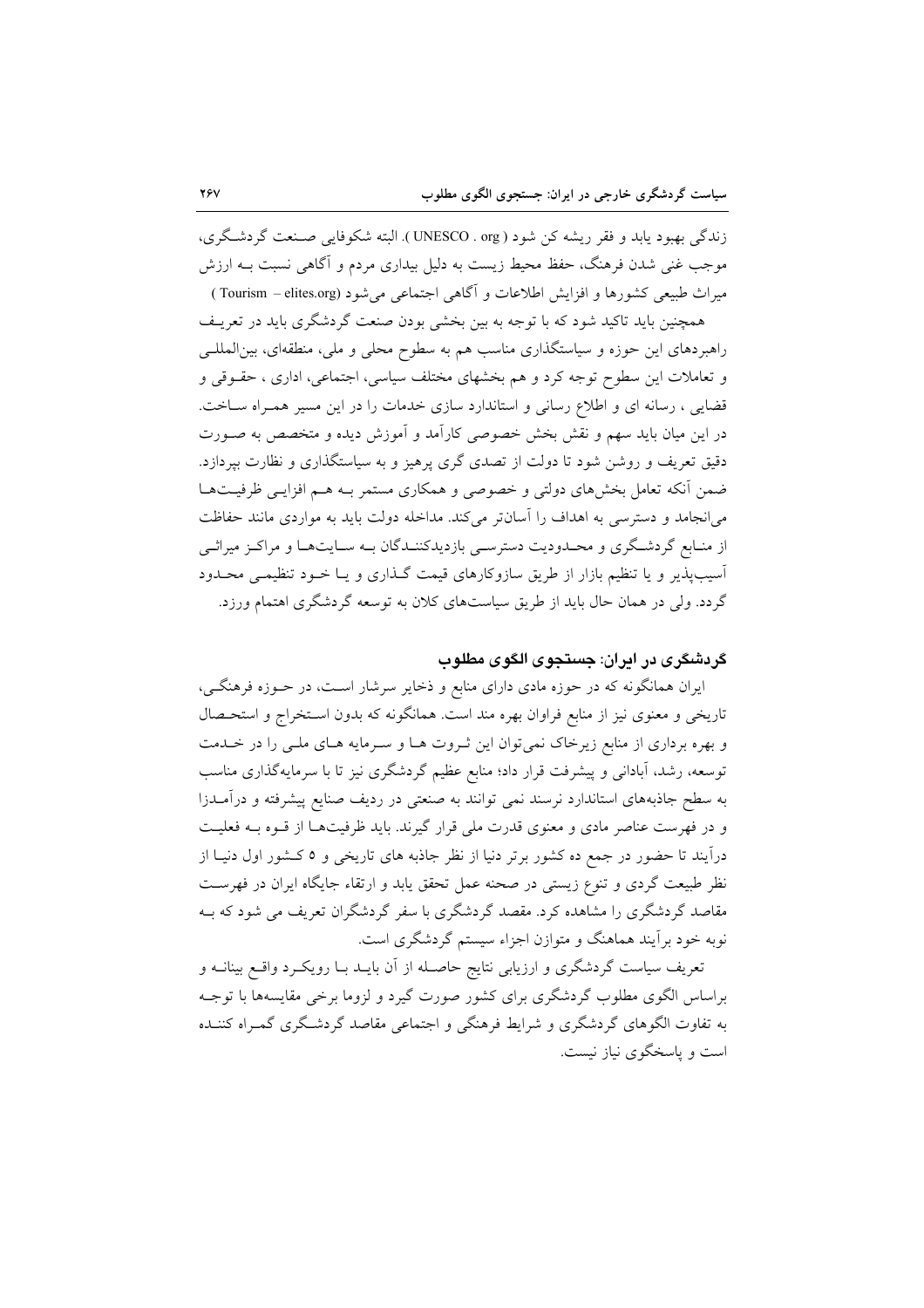در سند جامع توسعه ملی گردشگری تهیه شده توسط سازمان میراث فرهنگی و گردشگری و صنایع دستی آمده است:

" با توجه به این که ایران در بخش جاذبه های طبیعی و اکوتوریسم رتبه پنجم و در بخش جاذبههای تاریخی و باستانی رتبه دهم دنیا را دارد و بر اساس پیش بینیها در پایان برنامه هفتم توسعه که مصادف با پایان سند چشم انداز بیست ساله است، ایران باید به سالانه بیست میلیارد دلار درآمد ارزی در سال دست یابد. این اهداف به عنوان اهداف کلی و بلند مدت سند جـامع توسعه ملي گردشگري خواهند يود".

با عنایت به مباحث پیش گفته و آثار و پیامدهای مثبت و منفی گردشگری، الگوی مطلـوب گردشگری برای جامعه ایران گردشگری فرهنگی است و سیاستگذاریها و برنامهریزیها باید در این چارچوب صورت گیرد.

سوابق فرهنگی و تمدنی چندین هزار ساله ایران و جاذبه های تاریخی و میـراث فرهنگـی فراوان که ۱۲ اثر از این آثار شامل تخت جمشید، پاسارگاد، بیستون، چغازنبیل، ارگ بم، تخت سليمان، نقش جهان، گنبد سلطانيه، مجموعه قره كليسا، سازه هــاي آبــي شوشــتر ، بقعــه شــيخ صفی الدین اردبیلی و بازار تبریز در فهرست میراث جهانی به ثبت رسیده ایـن کـشور را در میان ده کشور اول دارای جاذبه های تاریخی قرار داده است.

علاوه بر آن جاذبه های طبیعی ایران با داشتن ۷۰۰ کیلومتر مرز آبی در دریـای مازنــدران و بیش از دو هزار کیلومتر در سواحل خلیج فـارس و دریـای عمـان و مالکیـت بـیش از بیـست جزیره در خلیج فارس و داشتن طیف وسیعی از چشم اندازها و آب و هواهای گوناگون بسیار زیاد است. مجموعه این عناصر ایران را در میان پنج کشور اول دارای جاذبه های طبیعی جـای داده است.

در گردشگری فرهنگی با توجه به منابع و جاذبه های ایـران دو حــوزه زیــارتی و ســیاحتی قابل تعریف است که برای دستیابی به اهداف تعریف شده باید در سیاسـتگـذاری بــه هــر دو حوزه توجه كرد. در بعد توريسم مذهبي و زيارتي بايد اذعان داشت كه گرچــه زائــرين امــاكن مقدس و عموم گردشگران فرهنگی هریک برنامه های خاص خود را می طلبند لیکن ِ زائران که عمدتاً به قصد زيارت اماكن مقدس مشهد و قم به ايران سفر مي كنند معمولاً بخــشي از وقــت خود را به دیدار مناطق تاریخی و جاذبه های طبیعی کشور نیز اختصاص مبی دهنـد . بنـابراین در برنامهریزیهای کلان گردشگری فرهنگی باید به حوزه گردشگری مذهبی نیـز توجــه شــود ضمن آنکه باید برنامه ریزی خاص را در این زمینه معمول داشت .

بر محور گردشگری فرهنگی می توان به طور کلی گردشگران خبارجی را ببه چنبد گیروه تقسیم کرد: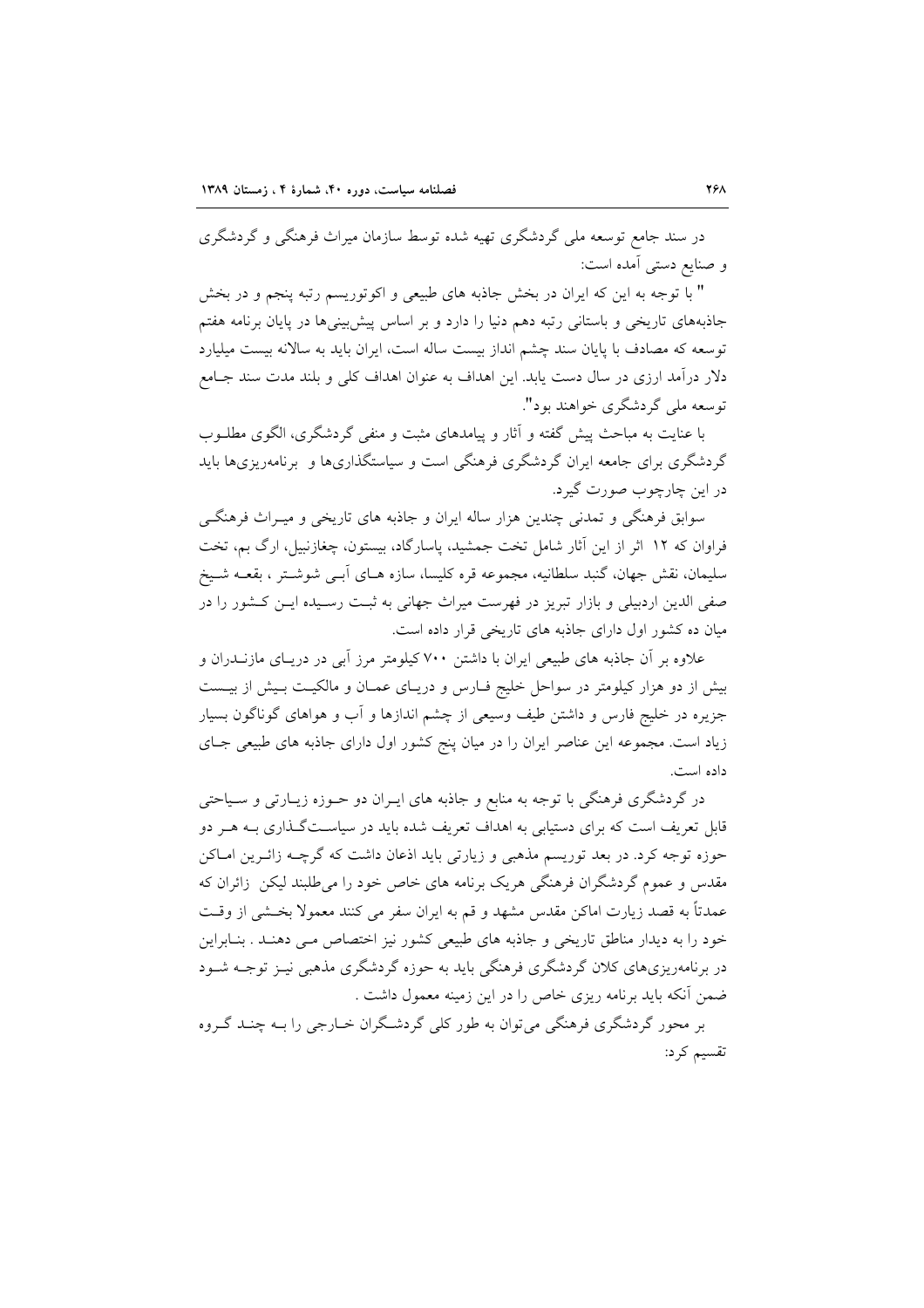۱- زائران اماکن مقدس که بـا هـدف زيـارت بـه ايـران سـفر مـي کننـد و در کنـار آن برنامههای سیاحتی و بازدید از مراکز تاریخی و فرهنگی را در برنامه خود دارند؛

۲- گردشگرانی که هدفشان جاذبه های تاریخی و فرهنگی آن است؛

۳– گردشگرانی که علاوه بر تاریخ و فرهنگ و تمدن ایران گذشته مایل به آشنایی ایـران امروزی هستند. جایگاه ایران پس از انقلاب اسلامی در نظام بین الملل این انگیزه را در ملتها تقويت كرده است؛

٤- گردشگرانی که موقعیت جغرافیایی ایران و تنوع آب و هوایی و طبیعت گونـاگون آن برايشان جاذبه دارد؛

٥- گردشگرانی که رویکرد علمی و تخصصی داشته و بیشتر از افراد عادی مایل هستند به مطالعه و یژوهش در مواریث فرهنگی ایران بیردازند؛

٦- گردشگران سلامت که با هدف بهره مندی از ظرفیت پزشکی و ســلامت ايــران بــرای معالجه و مداوا و در کنار آن بازدید از مراکز فرهنگی و تاریخی به ایران سفر میکنند.

با توجه به نسبت روشن ً و ویژه گردشگری فرهنگــی بــا میــراث فرهنگــی بایــد در زمینــه استفاده از ظرفیت های موجود در حوزه ثبت مواریث فرهنگی در فهرست جهانی و ظرفیت سازی برای ثبت هر چه بیشتر مواریث ملی در این فهرست برنامه ریزی کرد. هر چند ثبت ۱۲ اثر در فهرست جهانی متناسب با شــان فرهنگــی و تــاریخی ایــران اســلامی نیــست و ظرفیــت دستیابی به ثبت بسیار بیشتر وجود دارد ولی این حد از ثبت آثار با برنامـه ریــزی مناسـب مــی تواند فرصتسازی فراوان برای گردشگری فرهنگی ایجاد نماید. شناساندن بـیش از پـیش ایـن مواریث و اتخاذ سیاست رسانه ای و تبلیغاتی مناسب در ایــن زمینــه ضــروری اســت. فــضای مجازی این فرصت را فراهم می کند تا دامنه مخاطبان را برای معرفی ظرفیتهـای گردشـگری فرهنگی چند برابر کرد. در این ارتباط به نکتهای باید توجه شود و آن اینکه با گذشت قریب به چهل سال از تصویب کنوانسیون میراث جهانی و استفاده حداکثری برخی از کـشورهای غربـی از آن برای ثبت جهانی میراث فرهنگی و طبیعی خود، امروزه تلاش می شود تا ثبت جهانی آثار را با محدودیتهایی روبرو کنند. بنابراین، علاوه بر مقابله مناسب با اینگونه طرحهـا و دفـاع از منافع ملی در حرکت جمعی کشورهای آسیایی و تمامی کشورهای در حال توسعه باید ســاز و کارها و راههای جدیدی را برای معرفی آثار ملی جستجو کرد.

خوشبختانه حوزه های دیگری در عرصه میراث فرهنگی ایجاد شده است کـه بـه معرفـی توانمندیها و ظرفیت های ملی کمک می کند که از آن جمله فهرست میراث فرهنگی معنـوی جهانی، فهرست میراث مکتوب و میـراث فرهنگـی زیـر آب اسـت کـه در جـای خـود جـزو جاذبههای گردشگری به شمار می آیند. علاوه بر آن حـوزه هـایی ماننــد حـوزه فـرش ایرانــی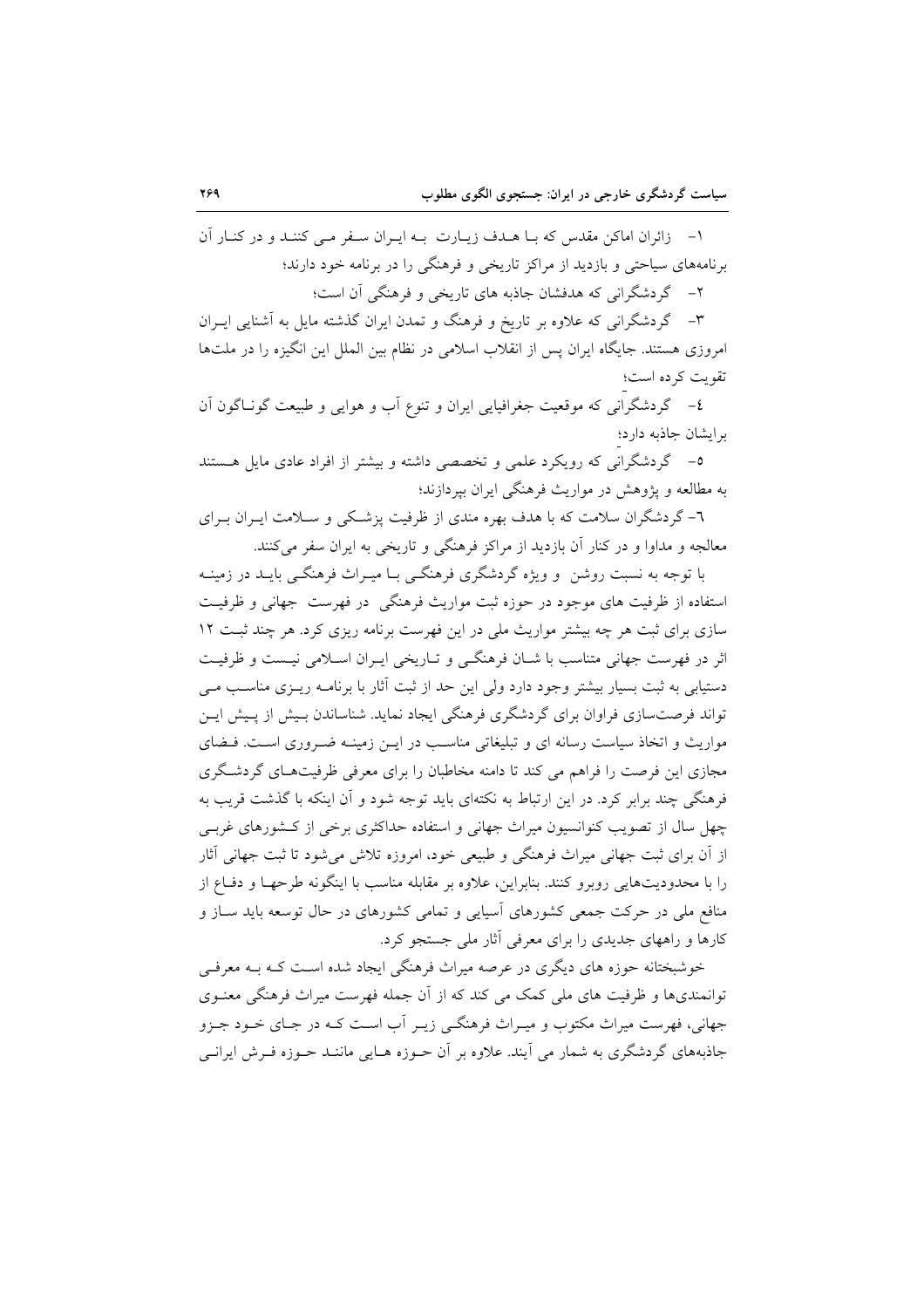وجود دارد که علاوه بر ابعاد اقتصادی آن ، وجوه فرهنگی و میراثی فراوان دارد که احیای آن و برگزاری رویدادهای فرهنگی مربوط به این سرمایه ملی می تواند به جذب گردشگر کمک کند که علاوه بر رونق بخشیدن به بازار صادرات فرش و افزایش خرید همراه گردشگر بـه عنـوان صنایع دستی، هم مشاغل مرتبط با گردشگری و هم مشاغل مـرتبط بــا حــوزه فــرش را رونــق می بخشد.

#### گردشگری فرهنگی و سیاست منطقه ای

حضور موفق در بازار جهانی گردشگری نیازمند همکاری منطقه ای و بین منطقه ای است. مناطق گوناگون آسیا در تعامل سازنده می توانند سهم و نقش مناطق و کشورهای قاره کهـن را در گردشگری افزایش دهند.

این عامل علاوه بر گسترش دامنه جذب گردشگر فرهنگی به پاسداشت میـراث مــشترک و یاداًوری خاستگاه این مواریث کمک مـی کنـد. گردشـگری مـیتوانـد بـه تعمیـق طـرحهـای همگرایی منطقه ای پاری رساند و در مقابل همکاری و همگرایی منطقهای فرصـتی پـیش روی توسعه گردشگری است. زیرا همانگونـه کـه در عرصـه اقتـصادی گـام نخـست در همگرایـی منطقهای افزایش تعاملات درون منطقه ای است در عرصه گردشگری نیز باید روی بازارهـای منطقهای حساب ویژه باز کرد. همانگونه که مطالعات گروه پرینستون به مدیریت کـارل دویــج در دهه پنجاه میلادی نشان داد برای تعمیق برنامه های همگرایی منطقهای باید بـه قاعـده هـرم همگرایی یعنی تعاملات شهروندان واحدهای ملی حاضر در منطقه مورد نظـر توجــه نمــود تــا پایههای این حرکت محکم و استوار گردد، گردشگری ایـن ظرفیـت را دارد و در صـورت تعریف دقیق سیاست ملی گردشگری مـی توانـد در خـدمت ایـن هـدف بـزرگ قـرار گیـرد. گردشگری از حوزه هایی است که امکان تعریـف سیاسـت منطقـه ای بـرای آن وجـود دارد و کشورهای منطقه حساسیت کمتری نسبت به آن دارند و با توجه به اولویت گردشگری پایــدار و حفظ منابع محیط زیست و سرمایه های انسانی که مستلزم تعامل فراملی است امکان حصول بیشتر دارد. علاوه بر آن با توجه به رابطه گردشگری و محیط زیست و تاکیـد بـر گردشـگری پایدار که در متن توسعه پایدار تعریف می شود، برای تحقق این امر همکاری های منطقـه ای و بین المللی الزامی است و تغییرات آب و هوایی در دهههای اخیر این تعامـل را بـیش از پـیش ضروري کړ ده است.

با توجه به جایگاه ایـران فرهنگــی و میـراث مــشترک کــشورهای پیرامــون ایـران بایــد در سیاستگذاری گردشگری علاوه بر سطح ملی به سطح منطقه ای نیز توجه شود.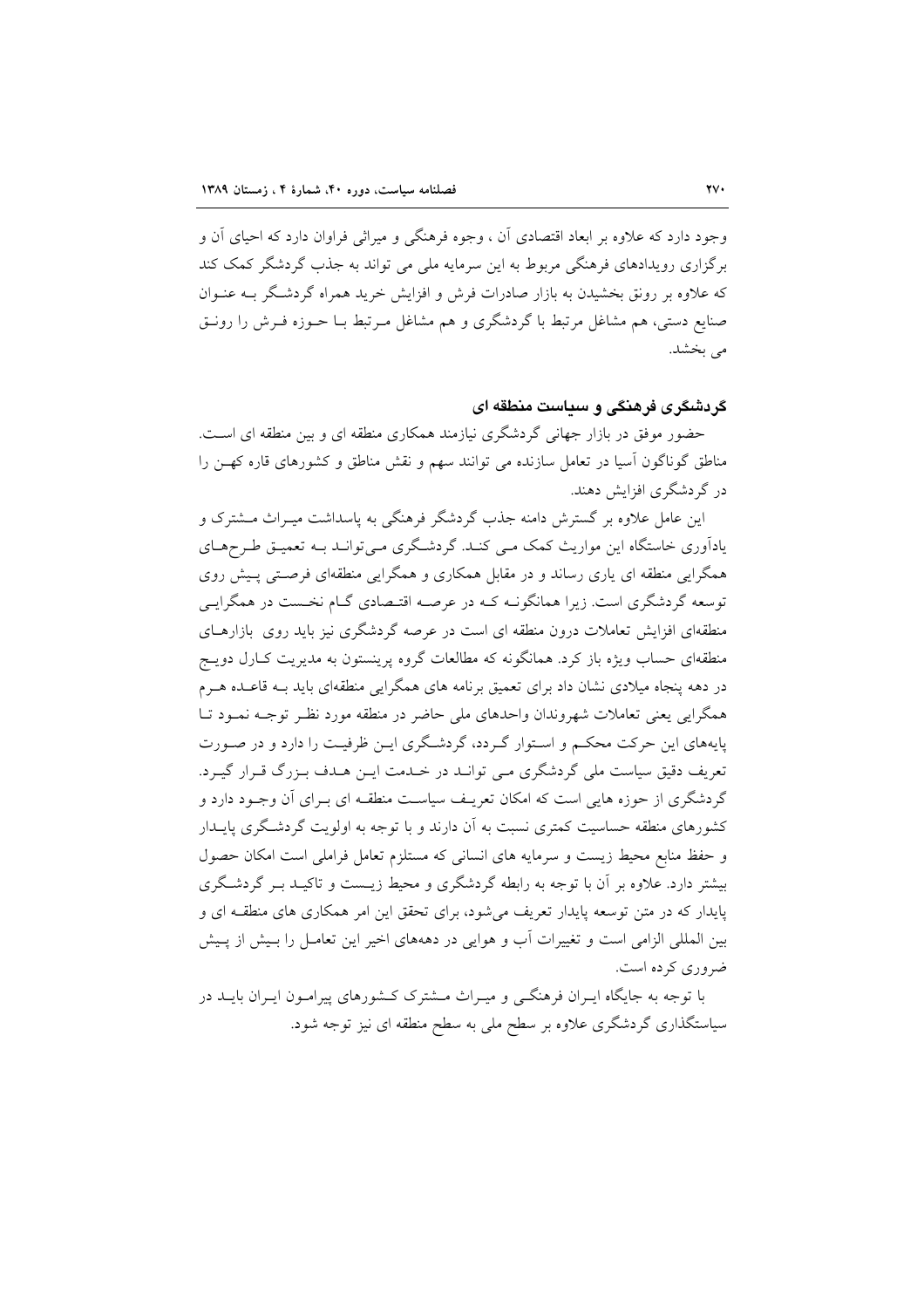حوزه ایران فرهنگی که از مرزهای غربی چین تا دیواره های استانبول و از جمهوری هـای آسیای مرکزی تا جنوب آسیا گسترده است ظرفیتی مناسب برای تعریف گردشگری فرهنگے در منطقه بزرگ غرب آسیا است.

منطقه بزرگ غرب آسیا که ایران پل ارتباطی شرق و غرب و شمال و جنـوب آن اسـت بــا زیر منطقههای آسیای مرکزی، قفقاز جنوبی، خلیج فارس، منطقه موسوم به خاورمیانه و بخشی از شبه قاره عرصهای عظیم برای تعاملات فرهنگی و گردشگری بـشمار مـی]یـد. مـشترکات فراوان کلیت این منطقه بزرگ و زیر سیستم های تابعه آن را به هم پیوند می دهد که استفاده از این ظرفیتها به خلق فرصتهایی کم نظیر برای توسعه گردشگری فرهنگی کمک می کند.

در حوزه غرب اسیا از ظرفیت سازمان هـای منطقـه ای ماننـد اکــو و همکــاری چندجانبـه حوزه خزر و نیز ِ مجموعه کشورهای فارسی زبان می توان بهره گرفت. علاوه بر سطح منــاطق پیرامون که لایه اول سیاست منطقه ای گردشگری است، می توان به سطوح دیگر که بین منطقه ای است توجه کرد. سطح کشورهای اسلامی با محوریت سازمان کنفرانس اسلامی مـی توانـد یکی از بازارهای هدف گردشگری فرهنگی باشد. در همین مجموعه کشورهای اسلامی، گـروه D8 به رغم برخی مشکلات سیاسی که مانع از فعال شدن ان است مـی توانــد نقطـهٔ عزیمــت مناسب در این زمینه باشد. هرچند که حضور کشورهایی – که در رقابت بـرای افـزایش سـهم خود از بازار جهانی گردشگری هستند- می توانـد خـود مـانع عمـده ای جهـت اهـداف ملـی گر دشگر ي باشد.

در سطح فرا منطقه ای، حوزه کشورهای گروه جنبش عدم تعهد و حوزه گروه ۷۷ و چـین عرصههایی مناسب برای فعال کردن همکاری بـین قـاره ای در سیاسـت گردشـگری فرهنگــ ٍ کشور به شمار می آیند.

#### نتيجه

امروزه گردشگری در حیات جوامع بـشری جایگـاهی ویـژه دارد و طـی نـیم قـرن تعـداد گردشگران خارجی به مرز یک میلیارد نزدیک شده است و این صـنعت بــه یکــی از بــازیگران اصلی تجارت بین الملل تبدیل شده و از منابع درآمدی مهم بسیاری از کشورهای توسعه یافتـه و در حال توسعه به شمار می آید. گردشگری دارای آثار مثبت و منفی است کـه سیاسـتگذاری و برنامه ریزی دقیق میتواند آثار مثبت آن را تقویت و از تاثیرات منفی آن بکاهد. با توجـه بـه تاثیر گردشگری بر میراث فرهنگی و طبیعی، محیط زیــست و تــوازن جوامــع بایــد الگــوئی از گردشگری مورد تاکید قـرار گیـرد کـه پایـدار بـوده و در خـدمت توسـعه پایـدار باشـد و بـا ویژگیههای فرهنگی، اجتماعی، جغرافیـایی و اقتـصادی جوامـع میزبـان سـازگار باشـد. از